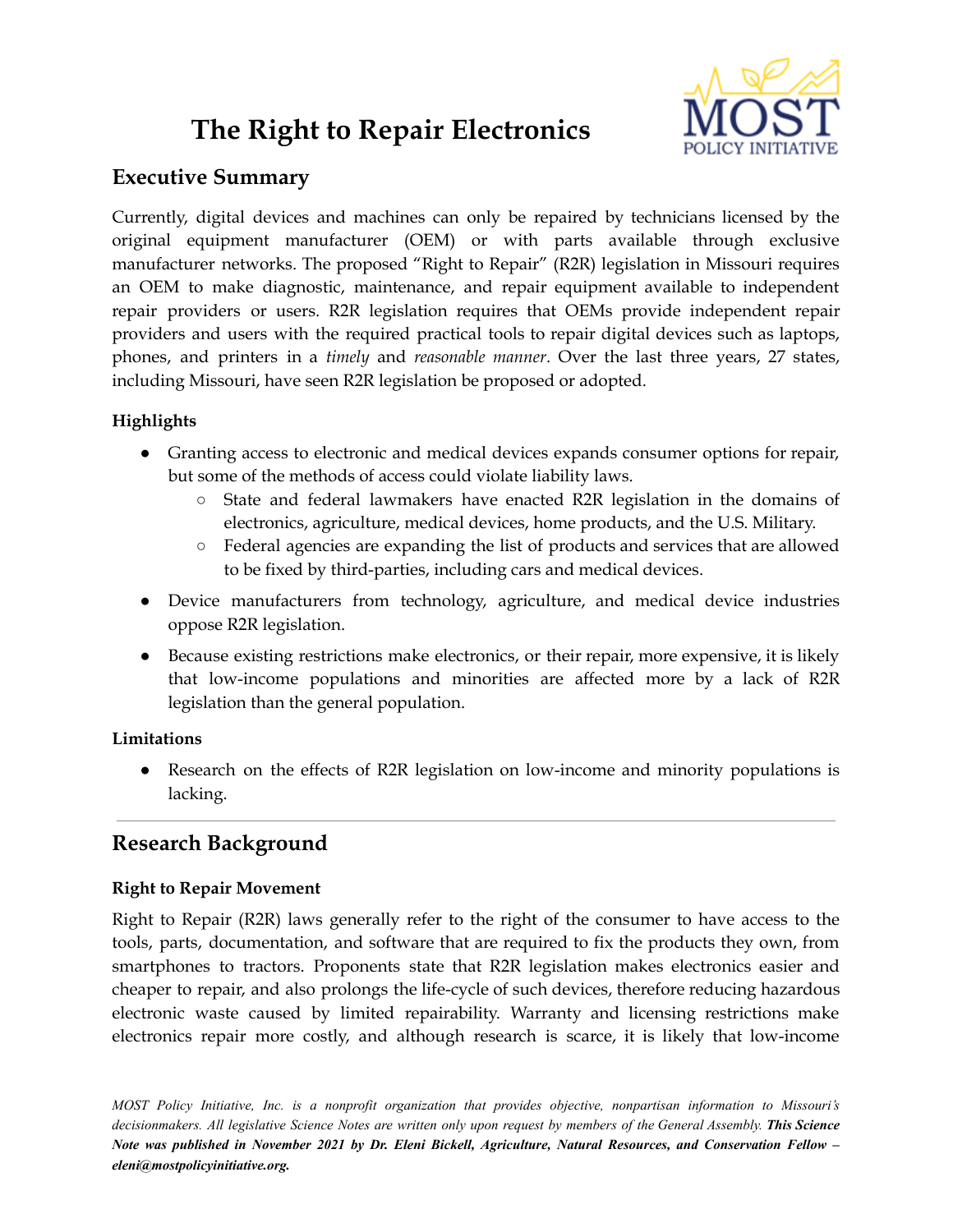populations and minorities are affected more than the general population by the existing repair restrictions. 2,8

Generally, R2R legislation requires the original equipment manufacturer (OEM) to:

- Provide manuals with detailed specifications, schematics, and software updates (all updates should be available to all owners, no subscription or fee required);
- Allow devices to be repaired without voiding the warranty;
- Give small repair shops access to the same kinds of diagnostic tools and original parts that the original manufacturer has.<sup>1</sup>

## **Right to Repair Electronics at the Federal Level**

## U.S. House

The Fair Repair Act was introduced in the U.S. House in 2021. The bill ([H.R.4006\)](https://www.congress.gov/bill/117th-congress/house-bill/4006) requires OEMs "to make diagnostic and repair information, parts, and tools available to third-party repairers and owners in a timely manner and on fair and reasonable terms." It additionally provides the Federal Trade Commission (FTC) and State Attorneys General enforcement measures. <sup>6</sup> As of November 2021, the bill has not moved beyond introductory remarks.

#### Federal Trade Commission

Before H.R.4006 was introduced by the U.S. House this year, the FTC collected and summarized feedback from public hearings and comments and filed a report to Congress in May 2021 examining anti-competitive repair restrictions. The FTC's [report](https://www.ftc.gov/system/files/documents/reports/nixing-fix-ftc-report-congress-repair-restrictions/nixing_the_fix_report_final_5521_630pm-508_002.pdf) recommended expanding consumers' repair options and found no evidence supporting the need for some of the manufacturer restrictions that are currently in place. Examples of these restrictions include: using adhesives that make parts impossible to replace, limiting the availability of spare parts and manuals, and making diagnostic software and tools unavailable. The Commission also reported ways in which it can support both the expansion of consumer repair options while also working with lawmakers at state and federal levels to ensure that consumers have choices when they need to repair products that they own. <sup>2</sup> Currently, the FTC's policy statements on R2R are focusing on pointing out existing regulations and FTC is seeking consumer input for potential violations of warranty, antitrust, and consumer protections laws.

#### The Magnuson-Moss Warranty Act of 1975

The [Magnuson-Moss](https://www.ftc.gov/tips-advice/business-center/guidance/businesspersons-guide-federal-warranty-law) Warranty Act is a federal law that governs *consumer product warranties*. The law prohibits manufacturers from telling consumers that a warranty is voided if the product has been altered or tampered with by someone other than the original manufacturer. Although the law requires manufacturers and sellers to provide clear and detailed information about warranty coverage, there is widespread misbelief by consumers and manufacturers that warranties are voided by simply opening a device.<sup>3</sup>

Despite federal warranty laws such as Magnuson-Moss Warranty Act, manufacturers are not prevented from creating warranty agreements that restrict repairs on devices. For example, two U.S. military vehicles, the Medium Tactical Vehicle Replacement truck and Joint Light Tactical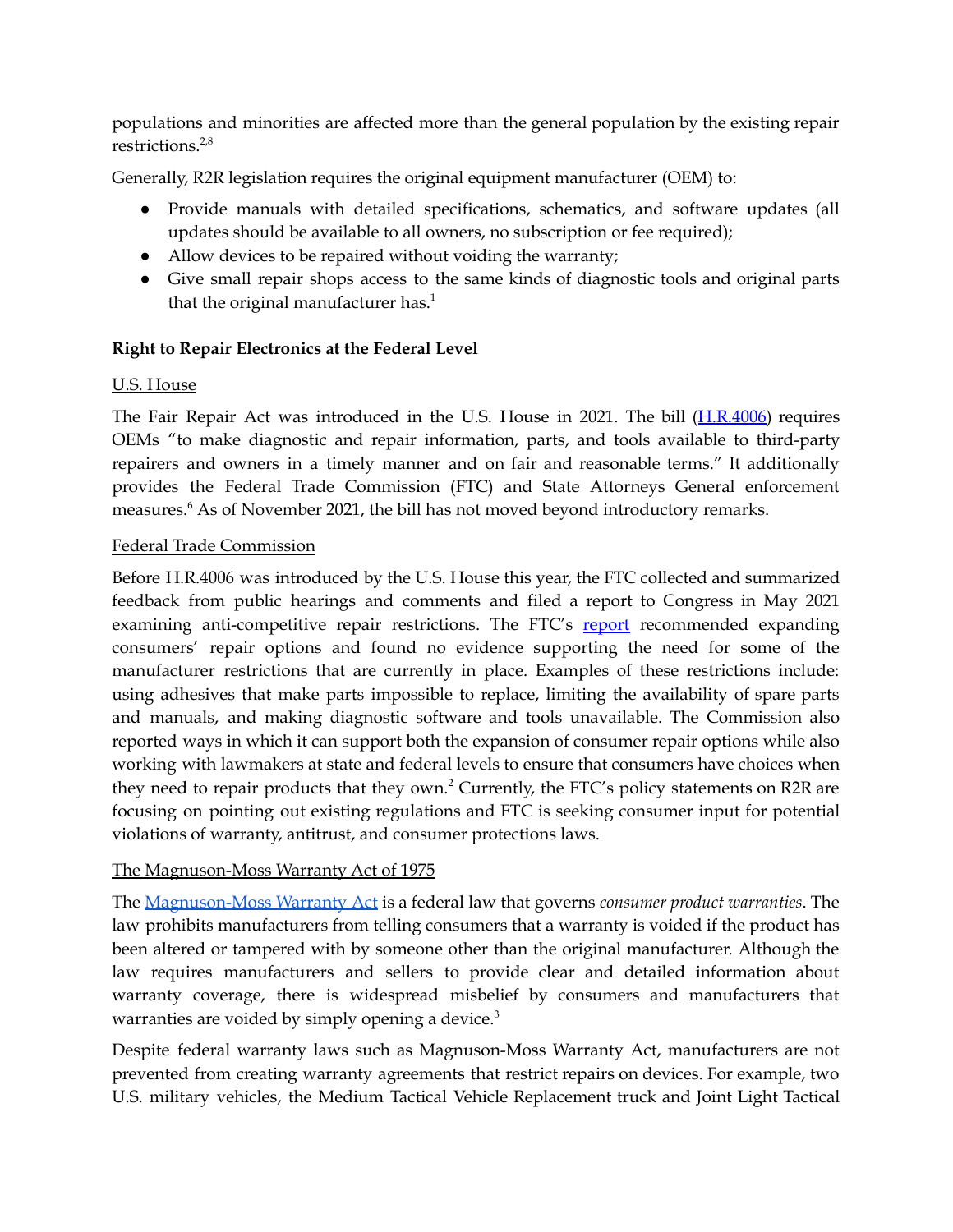Vehicle, are subject to warranty limitations by Oshkosh (their producer) that prohibit troops from fixing the vehicles. As a result, military members may end up with vehicles and equipment that are potentially unworkable in conflict zones or during wartime despite having experience in vehicle repair.<sup>1</sup>

#### Copyright and Patent Laws

Intellectual property broadly refers to ideas and concepts that are unique and potentially valuable and give the inventor the rights to exclusively manufacture or license an invention. The three types of intellectual property are copyrights, patents, and trademarks. *Copyright laws* protect original works of authorship, while *patent laws* protect inventions or discoveries. Patent laws give the inventors the exclusive right to sell their invention for 20 years. During this time period, inventors may choose to give other companies a license to manufacture and sell the invention in exchange for a fee.

Every three years, the U.S. Copyright Office updates its recommendations for the Register of Copyright in [Section](https://www.copyright.gov/title17/92chap12.html) 1201, which makes it unlawful to "circumvent a technological measure that effectively controls access to" a copyrighted work. 4 In October 2021, the U.S. Copyright Office **[announced](https://cdn.loc.gov/copyright/1201/2021/2021_Section_1201_Registers_Recommendation.pdf)** that it would allow new exemptions to the section on device repair.<sup>5</sup> The itemized list of exemptions is replaced with broad protections for any consumer devices that rely on software to function, as well as land and sea vehicles and medical devices that are not consumer-focused. On the digital side, new exceptions are allowed for video streaming devices like the Apple TV and for routers and other networking hardware, and patients are now able to authorize third parties to access their medical device data. However, the new rules do not exempt all non-consumer devices and only allow device-modifications intended for "diagnosis, maintenance, and repair."

#### Unfair or Deceptive Acts or Practices (UDAP) Law

The federal government has been enacting legislation to protect consumers from Unfair or Deceptive Acts or Practices (UDAP) since the early 2000s. UDAP was originally enacted as regulatory guidance for financial institutions to ensure that consumers who use financial products are being treated fairly. According to UDAP, an act is **unfair** "*if it may cause injury to consumers, can't be reasonably avoided by consumers and isn't outweighed by countervailing benefits to consumers or competitions*,". An act is considered **deceptive** "*if a representation, omission or practice misleads the customer".* The consumer's interpretation of this deception must be reasonable and the representation, omission or practice must be material*.* The R2R legislation allows state governments to work on their fair and reasonable contracts laws and general business laws to determine how the regulations impact the existing business requirements within state borders.

#### **State Level Right to Repair**

In 2021, the Missouri General Assembly saw two bills regarding R2R, one in [electronics](https://house.mo.gov/Bill.aspx?bill=HB1118&year=2021&code=R) (HB 1118), and one in [agriculture](https://house.mo.gov/Bill.aspx?bill=HB975&year=2021&code=R) (HB 975). Since 2018, 27 states, including Missouri, Iowa, Nebraska,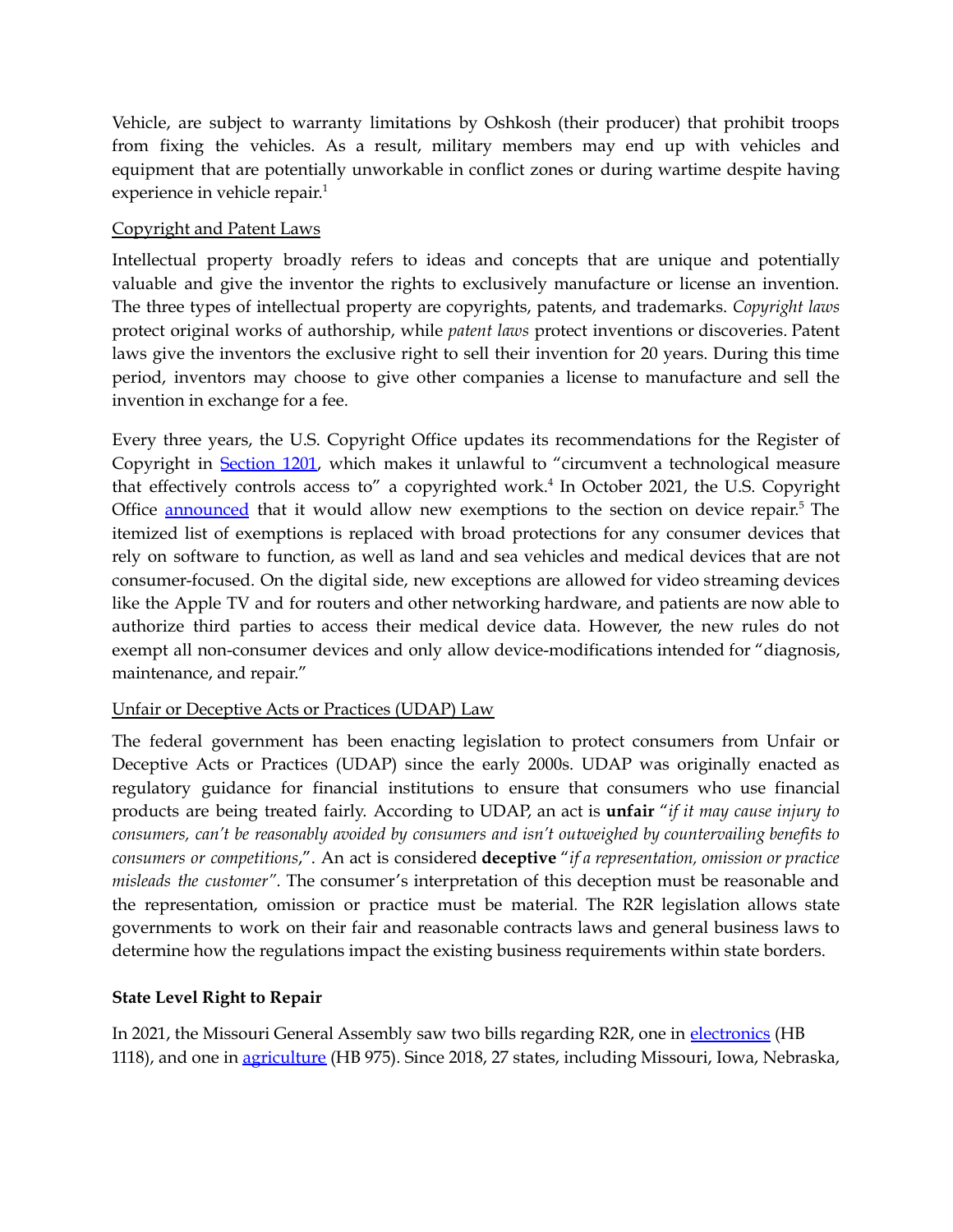Kansas, and Illinois, have had R2R legislation introduced.<sup>1</sup> Several states, such as Massachusetts, have included R2R legislation language that does not specifically target one industry, while others have specifically addressed consumer technology, medical equipment, or home appliances.

#### **Right to Repair Coalition and Opposition**

The movement of R2R electronics is led by advocacy groups, such as the U.S. Public [Interest](https://uspirg.org/feature/usp/right-repair) [Research](https://uspirg.org/feature/usp/right-repair) Group; private companies that sell gadget repair kits, such as [iFixit](https://www.ifixit.com/); NGOs, such as the Electronic Frontier [Foundation](https://www.eff.org/fight); and others, such as the American Farm Bureau Federation.

Opposition to R2R legislation has come from four major manufacturing industries: consumer technology, agriculture, home appliances, and medical equipment. The consumer technology industry has been represented by groups such as the Consumer Technology Association, TechNet, and the Entertainment Software Alliance. For the agricultural industry, large farming and construction equipment manufacturers have lobbied through the Association of Equipment Manufacturers and their dealership counterparts, the Equipment Dealers Association. Medical device manufacturers have lobbied through the associations Advamed and MITA. The home appliance industry has been represented by the Association of Home Appliance Manufacturers. Companies selling the products (e.g., John Deere & Co., Apple) have also lobbied against the R2R legislation.

#### **Additional Information**

Although the R2R concept originates from the U.S., R2R legislation has passed in countries outside the U.S. These laws are typically approached as a way to produce more energy-efficient and cleaner consumer devices and have been recently updated to reflect legal directives to reduce waste to the environment. Laws that have been passed in the European Union and the United Kingdom first addressed consumer appliances such as refrigerators and washing machines. Effective 2021, these laws require that manufacturers of these appliances **supply replacement parts to professional repairmen for ten years from manufacture**, and the companies have a two-year grace period to comply. <sup>7</sup> As an effort to decrease disparities in accessing inexpensive, easily accessible repair facilities, France has mandated digital companies that manufacture smartphones, laptops, televisions, washing machines, and lawnmowers to provide **a repairability score with their products**, so that consumers know how easy it is to fix a device at the moment of purchase.<sup>7</sup>

#### **References**

1. Right to Repair Gains Momentum, academicdatascience.org, <https://academicdatascience.org/newsletter/2021-09-22-desk>

<sup>&</sup>lt;sup>1</sup> Legislative action has been seen in the following states in date priority: South Dakota, New York, Minnesota, Massachusetts, Nebraska, Tennessee, Wyoming, North Carolina, Kansas, Illinois, Iowa, Missouri, New Hampshire, New Jersey, Oklahoma, Hawaii, Georgia, Virginia, Vermont, Washington, Oregon, Nevada, Indiana, Montana, Maine, Idaho, Alabama, Maryland, Pennsylvania, Colorado, Florida, Delaware, Texas, and South Carolina.